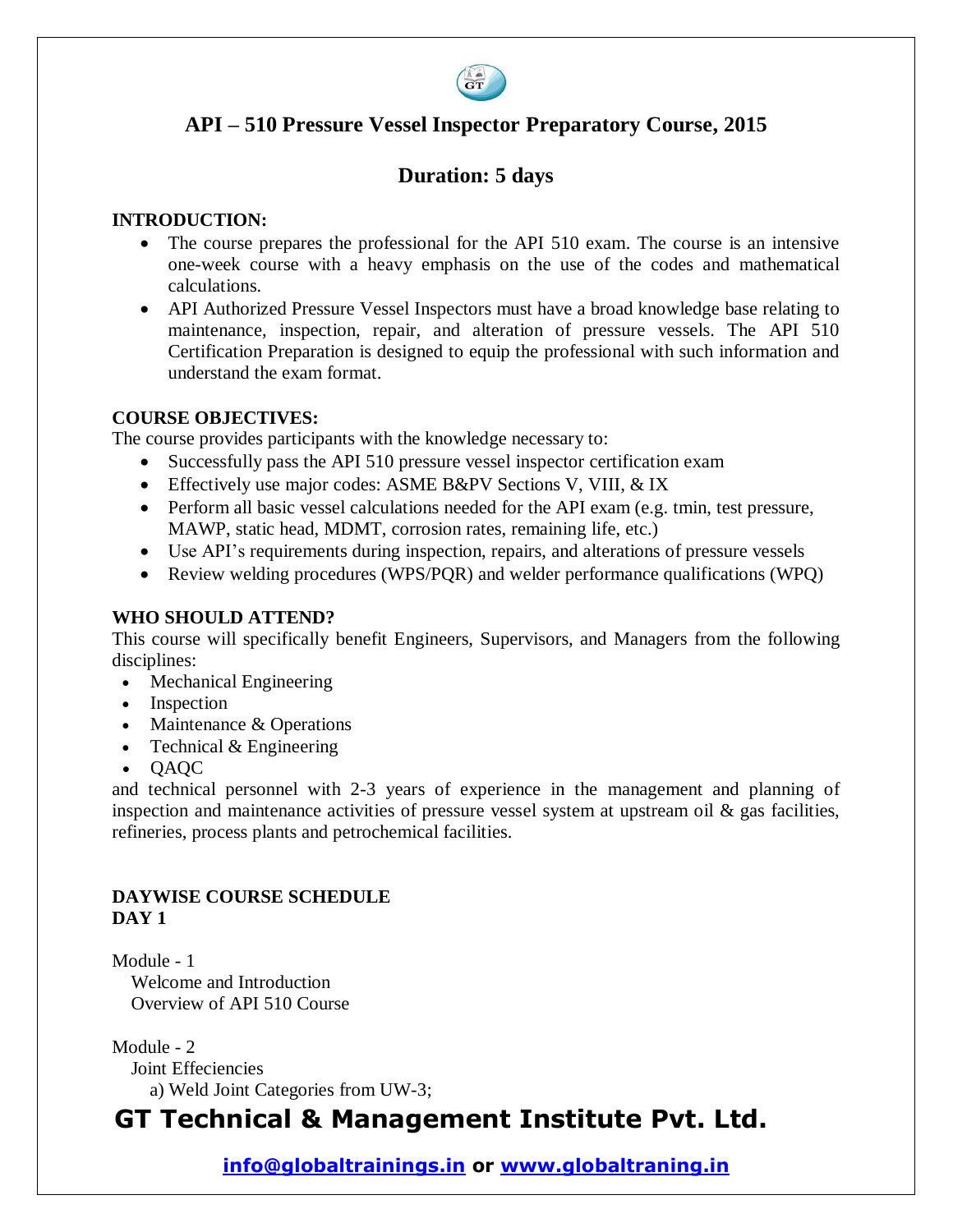

- b) Type of radiography (full, spot, or none , RT-1, RT-2, etc.);
- c) Joint efficiency by reading Table UW-12;
- d) Joint efficiency for seamless heads and vessels Sections perUW-12 (d); and
- e) Joint efficiency for welded pipe and tubing per UW-12 (e).

#### Module - 3

Thickness Calculations

- a) The required thickness of a cylindrical shell  $(UG-27(c)(1));$
- b) The vessel part MAWP for a cylindrical shell
- c) The required thickness of a head-Hemispherical, Ellipsoidal, Torispherical
- d) The vessel part MAWP for a head

#### Module - 4

Static Head

- a) Calculate static head pressure on any vessel part;
- b) Calculate total pressure (MAWP + static head) on any vessel part;
- c) Calculate maximum vessel MAWP given vessel parts MAWP and elevations

#### Module - 5

External Preasure

- a) Calculate the maximum allowable external pressure;
- b) Calculate whether a cylindrical shell meets Code design for external pressure.

Impact Testing

 a) Determine the minimum metal temperature of a material which is exempt from impact testing (UG-20 (f), UCS-66,UCS-68(c).)

#### **DAY 2**

Module - 1

Pressure Testing

a) Calculate a test pressure compensating for temperature. (UG-99 & UG-100)

b) The precautions associated with hydrostatic and pneumatic testing,

c) Steps in a hydrotest Procedure (UG 99 and UG 100)

d) All steps in a pneumatic test procedure (UG 100 and UG 102)

Module - 2

Weld Size For Attachment Welds at Openings

a) Conversion of a fillet weld throat dimension to leg dimension , conversion factor(0.707)

b) Determine the required size of welds at openings (UW-16).

Module  $-3$ 

Nozzle Reinforcement

 Key concepts of reinforcement, such as replacement of strength and limits of reinforcement Credit for extra metal in shell and nozzle

# **GT Technical & Management Institute Pvt. Ltd.**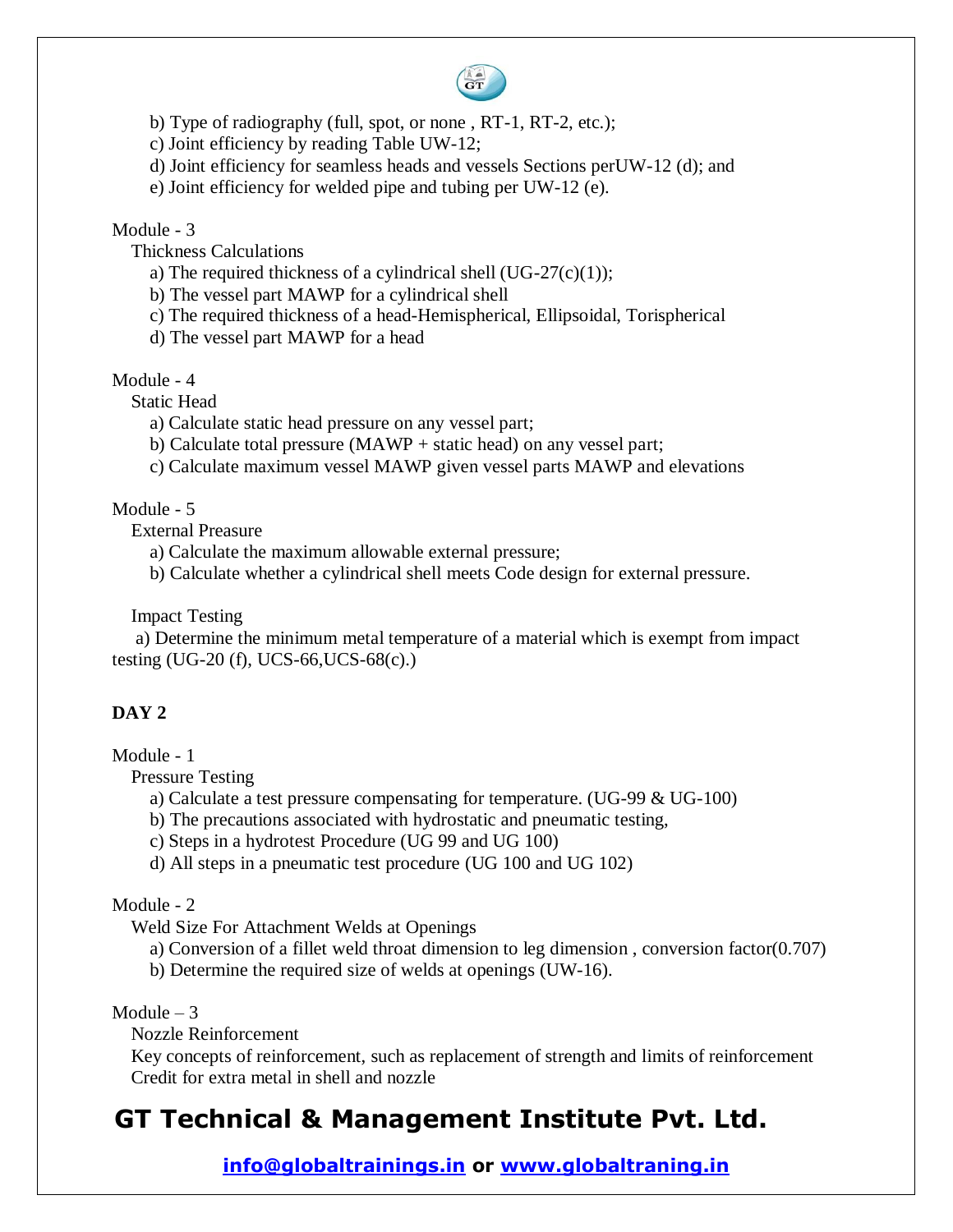

Calculate the required areas for reinforcement

Module - 4

 1 Scope of API 510 1.1 General Application 1.2 Specific Applications 1.3 Recognized Technical Concepts

2 references

Module - 5

3 definitions

4 owner/user inspection organization

4.1 General

4.2 Owner/user Organization Responsibilities

## **DAY 3**

Module - 1

5 Inspection, Examination and Pressure Testing Practices

- 5.1 Inspection Plans
- 5.2 Risk-based Inspection
- 5.3 Preparation For Inspection
- 5.4 Inspection For Types Of Damage Modes Of Deterioration And Failure

### $Module - 2$

- 5.5 General Types Of Inspection And Surveillance
- 5.6 Condition Monitoring Locations
- 5.7 Condition Monitoring Methods

### Module - 3

- 5.8 Pressure Testing
- 5.9 Material Verification And Traceability
- 5.10 Inspection Of In-service Welds And Joints
- 5.11 Inspection Of Flanged Joints

### Module - 4

6 interval/frequency and extent of inspection

6.1 General

- 6.2 Inspection During Installation And Service Changes
- 6.3 Risk-based Inspection
- 6.4 External Inspection
- 6.5 Internal And On-stream Inspection
- 6.6 Pressure-relieving Devices

# **GT Technical & Management Institute Pvt. Ltd.**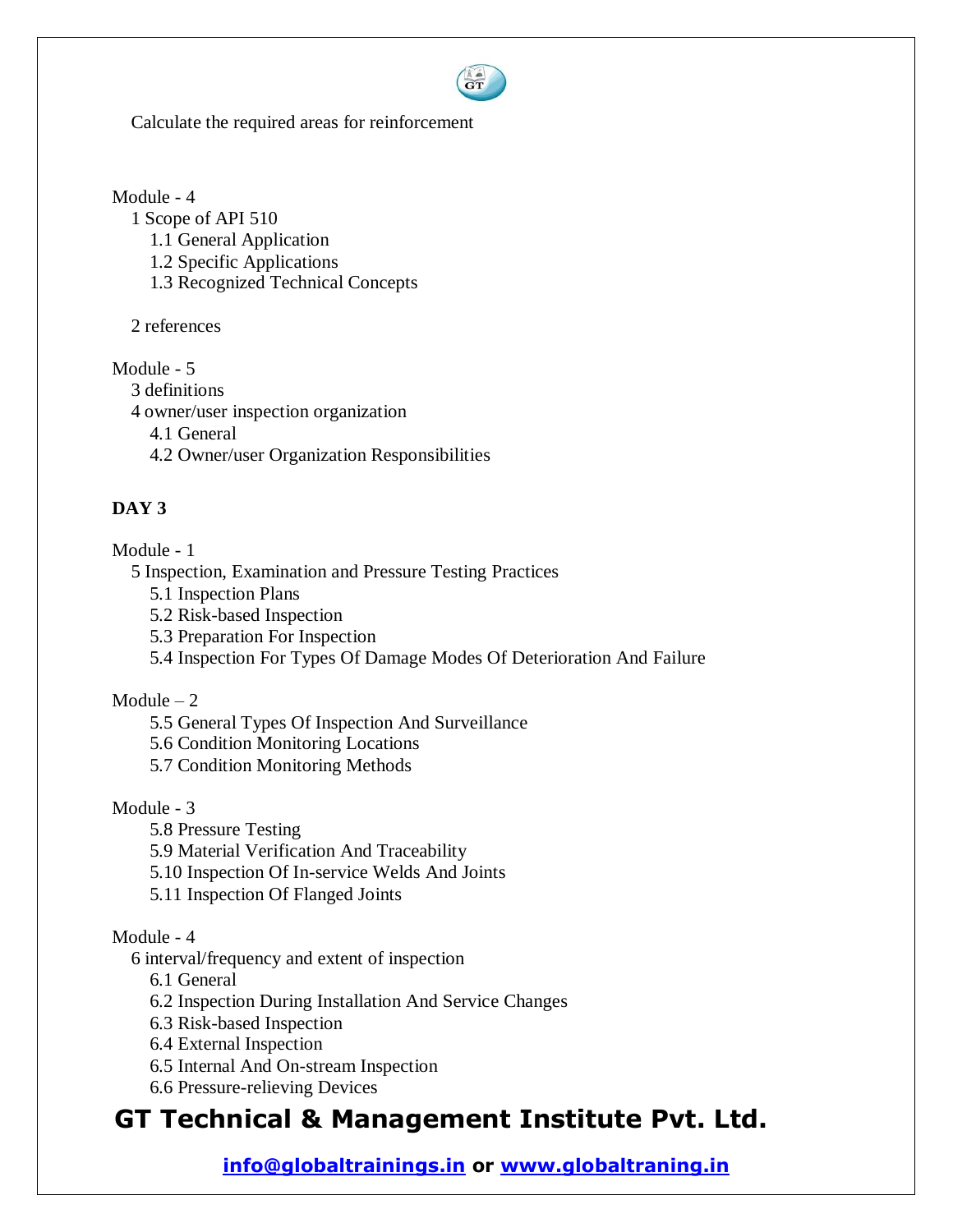

#### Module - 5

7 inspection data evaluation, analysis, and recording

7.1 Corrosion Rate Determination

7.2 Remaining Life Calculations

7.3 Maximum Allowable Working Pressure Determination

### Module - 6

7.4 Fitness For Service Analysis Of Corroded Regions

7.5 API RP 579 Fitness For Service Evaluations

7.6 Required Thickness Determination

7.7 Evaluation Of Existing Equipment With Minimal Documentation

7.8 Reports And Records

## **DAY 4**

Module - 1

 8 repairs, alterations, and rerating of pressure vessels . 8.1 Repairs And Alterations Authorization Approval Materials Requirements Welding Requirements

Module - 2

 Heat Treating Requirements Preheating Post weld Heat Treating Local Postweld Heat treatment Repairs to Stainless Steel Weld Overlay and Cladding Rerating

Module - 3 Introduction to ASME Sec. IX Welding Procedure tests Performance qualification tests Acceptance criteria Welding positions P-No, F-No and A-No.

Review of:

a) Welding Procedure Specification (WPS); and

b) Procedure Qualification Record (PQR)

And determine:

# **GT Technical & Management Institute Pvt. Ltd.**